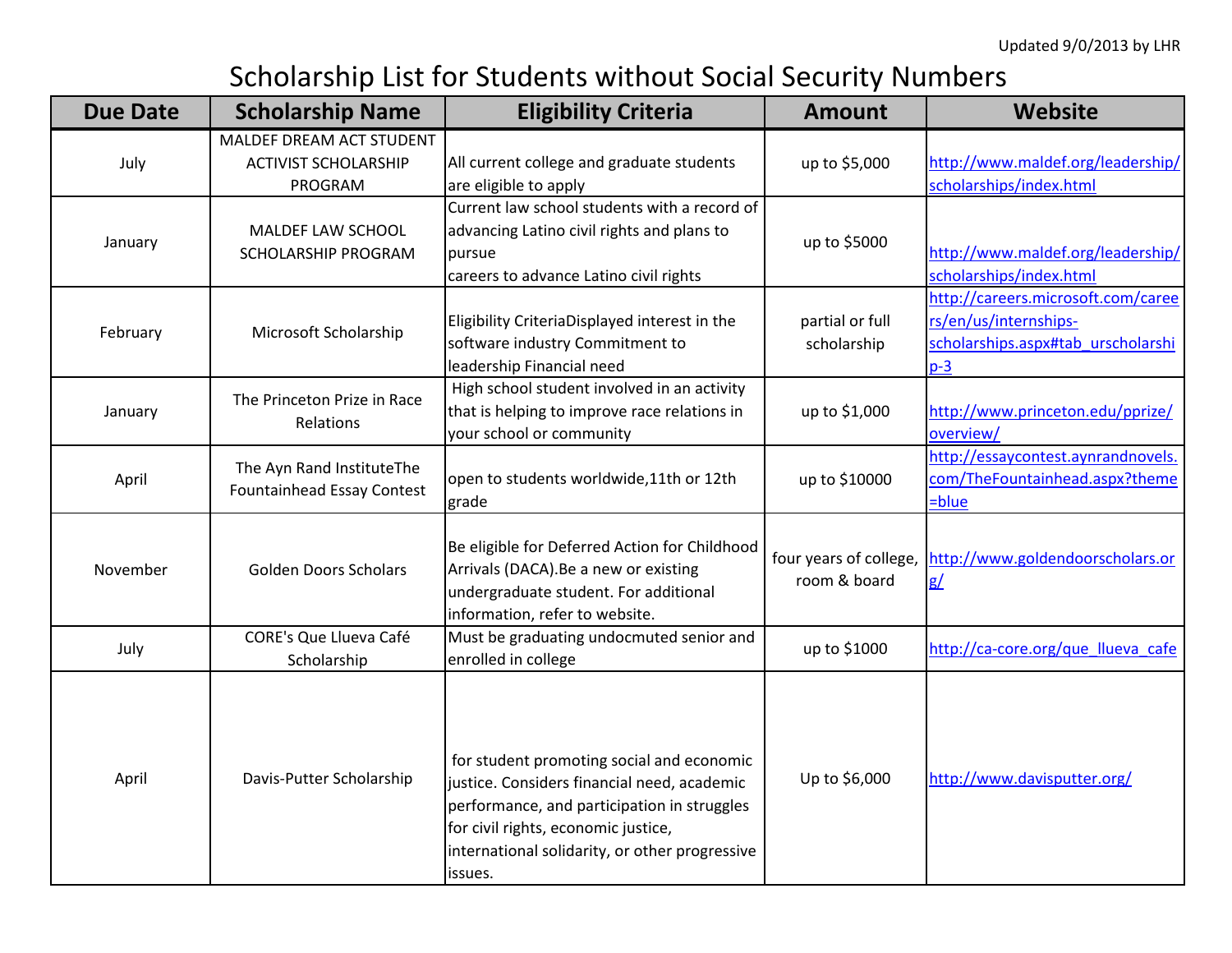Updated 9/0/2013 by LHR

| <b>Due Date</b> | <b>Scholarship Name</b>                            | <b>Eligibility Criteria</b>                                                                                                                                                                                                                                                                                                                                                                           | <b>Amount</b> | <b>Website</b>                                                                                                                      |
|-----------------|----------------------------------------------------|-------------------------------------------------------------------------------------------------------------------------------------------------------------------------------------------------------------------------------------------------------------------------------------------------------------------------------------------------------------------------------------------------------|---------------|-------------------------------------------------------------------------------------------------------------------------------------|
| February        | <b>ISA Educational Foundation</b><br>Scholarships  | Recipients of awards are full-time college or<br>university students in either a graduate,<br>undergraduate, or 2 yr. degree program with<br>at least an overall GPA of 2.5 on a 4.0 scale.<br>Students should be enrolled in a program in<br>automation and control or a closely related<br>field.                                                                                                   | up to \$5000  | http://www.isa.org/filestore/stude<br>nts/2014%20Educational%20Found<br>ation%20-<br>%20Scholarship%20Application-<br>FILL%20IN.pdf |
| January         | <b>Pride Foundation</b>                            | Applicants must be a resident of Alaska,<br>Idaho, Montana, Oregon or Washington but<br>may study elsewhere. Preference is given to<br>students who are self-identified LGBTQ,<br>members of LGBTQ families, or straight<br>allies who have been strongly supportive of<br>the LGBTQ community. All scholarships<br>emphasize demonstrated commitment to<br>equality and civil rights for all people. | Varies        | http://www.pridefoundation.org/w<br>hat-we-do/scholarships/                                                                         |
| March           | <b>Washington State PTA</b><br>Scholarship Program | Graduates from Washington State public<br>high schools beginning their freshman year<br>of post-secondary education in the United<br><b>States</b>                                                                                                                                                                                                                                                    | up to \$2000  | http://www.wastatepta.org/progra<br>ms/scholarship/application.html                                                                 |
| March           | Rita Lowe Scholarship                              | Any student who is currently attending a<br>college or university within Washington<br>State majoring in Mathematics Education<br>and pursuing teaching certification in order<br>to become a professional mathematics<br>educator (teaching mathematics at<br>elementary or secondary 1evel) is eligible to<br>apply for the College Division Scholarship.                                           | \$1,000       | http://www.wsmc.net/scholarship/                                                                                                    |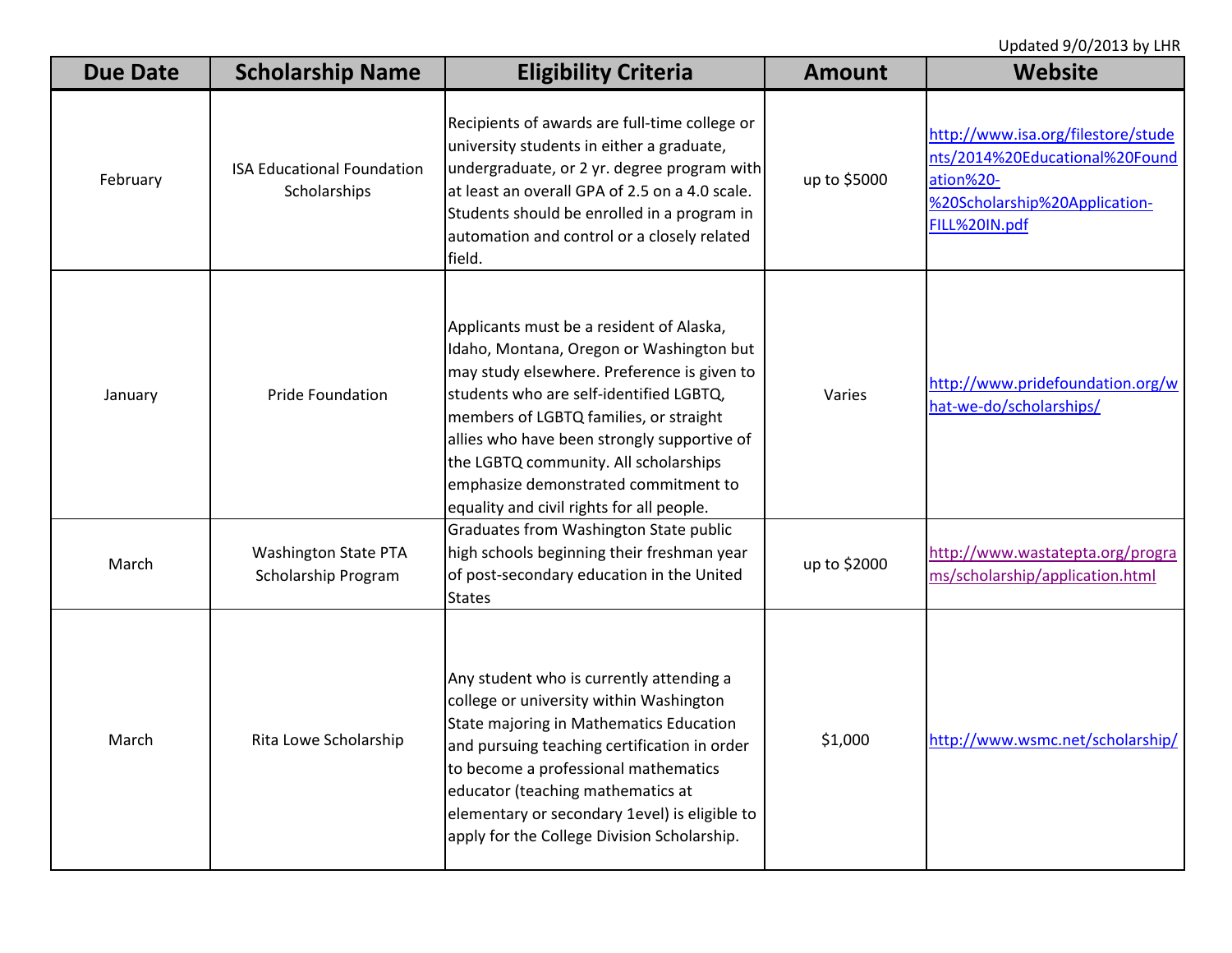Updated 9/0/2013 by LHR

| <b>Due Date</b> | <b>Scholarship Name</b>                                                                  | <b>Eligibility Criteria</b>                                                                                                                                                                                                                                                                                                              | <b>Amount</b> | <b>Website</b>                                                 |
|-----------------|------------------------------------------------------------------------------------------|------------------------------------------------------------------------------------------------------------------------------------------------------------------------------------------------------------------------------------------------------------------------------------------------------------------------------------------|---------------|----------------------------------------------------------------|
| April           | Sea Mar Community Health<br>Center Farm Worker College<br><b>Scholarship Application</b> | Must be a college student who has not<br>previously got the SeaMar high school<br>scholarship. Must show your experiences,<br>hardships, and/or rewards as a member of a<br>farm worker family.                                                                                                                                          | \$1,000       | http://www.seamar.org/static_pag<br>es/farmworkersstudents.php |
| April           | Gamma Alpha Omega Sorority<br>Scholarship                                                | Must be in good academic standing with a<br>cumulative GPA of 2.5 or better on a 4.00<br>scale. Must be attending college full-time<br>during the past academic year.                                                                                                                                                                    | \$500         | http://students.washington.edu/ga<br>ouw/scholarship.html      |
| April           | African American-Jewish<br>Coalition June R. Chaus<br>Scholarship                        | Have been admitted to an approved<br>undergraduate or graduate institution in the<br>Pacific Northwest. Are pursuing studies in<br>human services, health care, education,<br>public affairs or a related field. Are<br>considered to be minority students, based<br>on race, ethnicity, religious affiliation or<br>sexual orientation. | \$1,500       | https://northseattle.edu/scholarshi<br>ps/1700                 |